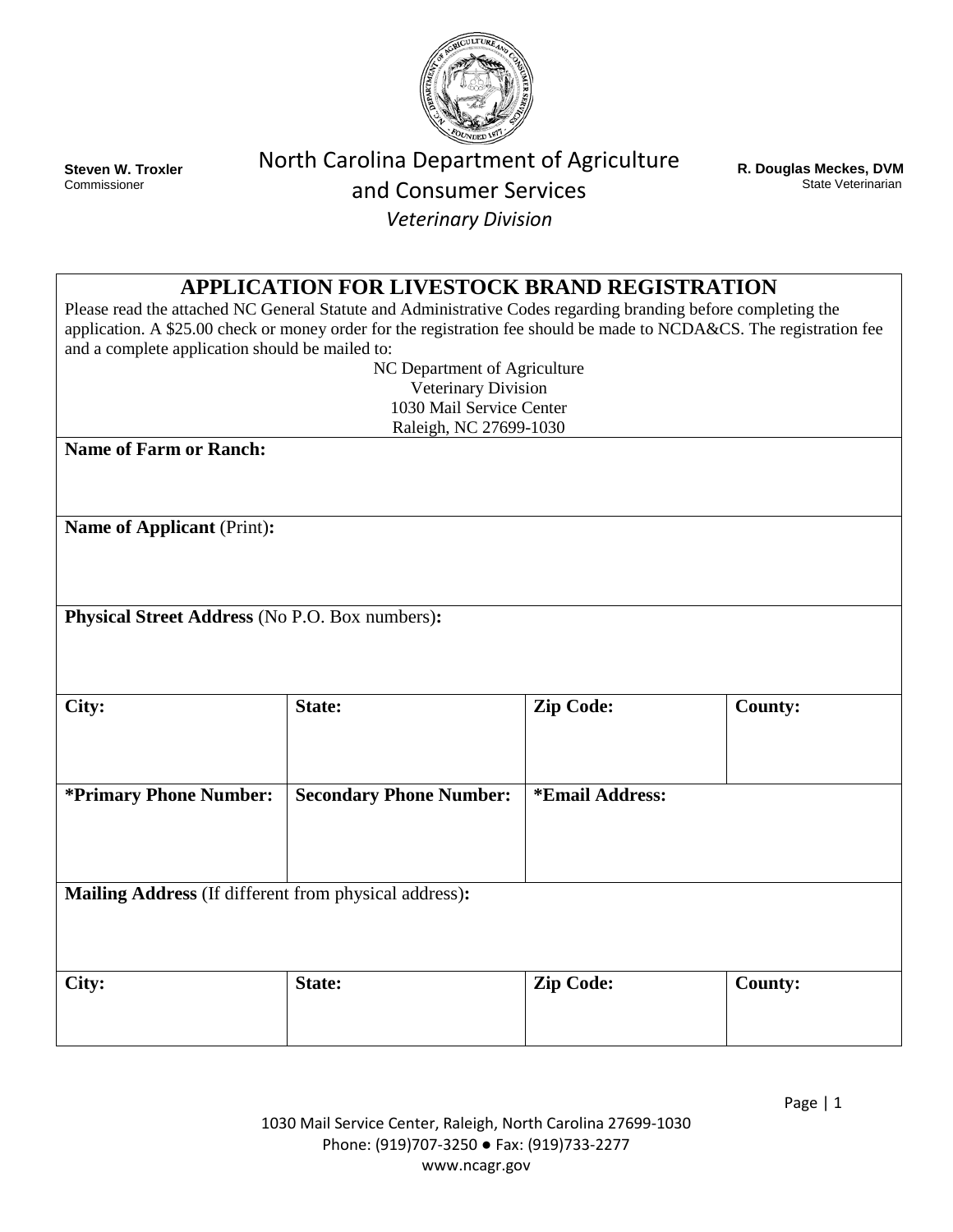Email a digital image of the brand you wish to register to: [joe.web@ncagr.gov.](mailto:joe.web@ncagr.gov) Alternatively, you may NEATLY draw your brand in the box provided below. Please refer to the attached Administrative Codes for brand design restrictions.

(Drawing of Brand or Mark) Please give a full description of your brand: \_\_\_\_\_\_\_\_\_\_\_\_\_\_\_\_\_\_\_\_\_\_\_\_\_\_\_\_\_\_\_\_\_\_\_ \_\_\_\_\_\_\_\_\_\_\_\_\_\_\_\_\_\_\_\_\_\_\_\_\_\_\_\_\_\_\_\_\_\_\_\_\_\_\_\_\_\_\_\_\_\_\_\_\_\_\_\_\_\_\_\_\_\_\_\_\_\_\_\_\_\_\_\_\_\_\_\_\_\_\_\_\_\_\_\_\_\_\_\_\_\_\_\_ \_\_\_\_\_\_\_\_\_\_\_\_\_\_\_\_\_\_\_\_\_\_\_\_\_\_\_\_\_\_\_\_\_\_\_\_\_\_\_\_\_\_\_\_\_\_\_\_\_\_\_\_\_\_\_\_\_\_\_\_\_\_\_\_\_\_\_\_\_\_\_\_\_\_\_\_\_\_\_\_\_\_\_\_\_\_\_\_ \_\_\_\_\_\_\_\_\_\_\_\_\_\_\_\_\_\_\_\_\_\_\_\_\_\_\_\_\_\_\_\_\_\_\_\_\_\_\_\_\_\_\_\_\_\_\_\_\_\_\_\_\_\_\_\_\_\_\_\_\_\_\_\_\_\_\_\_\_\_\_\_\_\_\_\_\_\_\_\_\_\_\_\_\_\_\_\_ **\* Brand Location** (indicate the exact location that the brand will be located on the animal)**: \_\_\_\_\_\_\_\_\_\_\_\_\_\_** \_\_\_\_\_\_\_\_\_\_\_\_\_\_\_\_\_\_\_\_\_\_\_\_\_\_\_\_\_\_\_\_\_\_\_\_\_\_\_\_\_\_\_\_\_\_\_\_\_\_\_\_\_\_\_\_\_\_\_\_\_\_\_\_\_\_\_\_\_\_\_\_\_\_\_\_\_\_\_\_\_\_\_\_\_\_\_\_ \_\_\_\_\_\_\_\_\_\_\_\_\_\_\_\_\_\_\_\_\_\_\_\_\_\_\_\_\_\_\_\_\_\_\_\_\_\_\_\_\_\_\_\_\_\_\_\_\_\_\_\_\_\_\_\_\_\_\_\_\_\_\_\_\_\_\_\_\_\_\_\_\_\_\_\_\_\_\_\_\_\_\_\_\_\_\_\_ \_\_\_\_\_\_\_\_\_\_\_\_\_\_\_\_\_\_\_\_\_\_\_\_\_\_\_\_\_\_\_\_\_\_\_\_\_\_\_\_\_\_\_\_\_\_\_\_\_\_\_\_\_\_\_\_\_\_\_\_\_\_\_\_\_\_\_\_\_\_\_\_\_\_\_\_\_\_\_\_\_\_\_\_\_\_\_\_ By signing my name below, I certify that I understand North Carolina General Statue (G.S. 80: 45-66) and Administration Codes (02 NCAC 52E .0401 - .0402). Signature: \_\_\_\_\_\_\_\_\_\_\_\_\_\_\_\_\_\_\_\_\_\_\_\_\_\_\_\_\_\_\_\_\_\_\_\_\_\_\_\_\_\_\_\_\_\_\_\_\_\_ Date: \_\_\_\_\_\_\_\_\_\_\_\_\_\_\_\_\_\_\_

\*Required Fields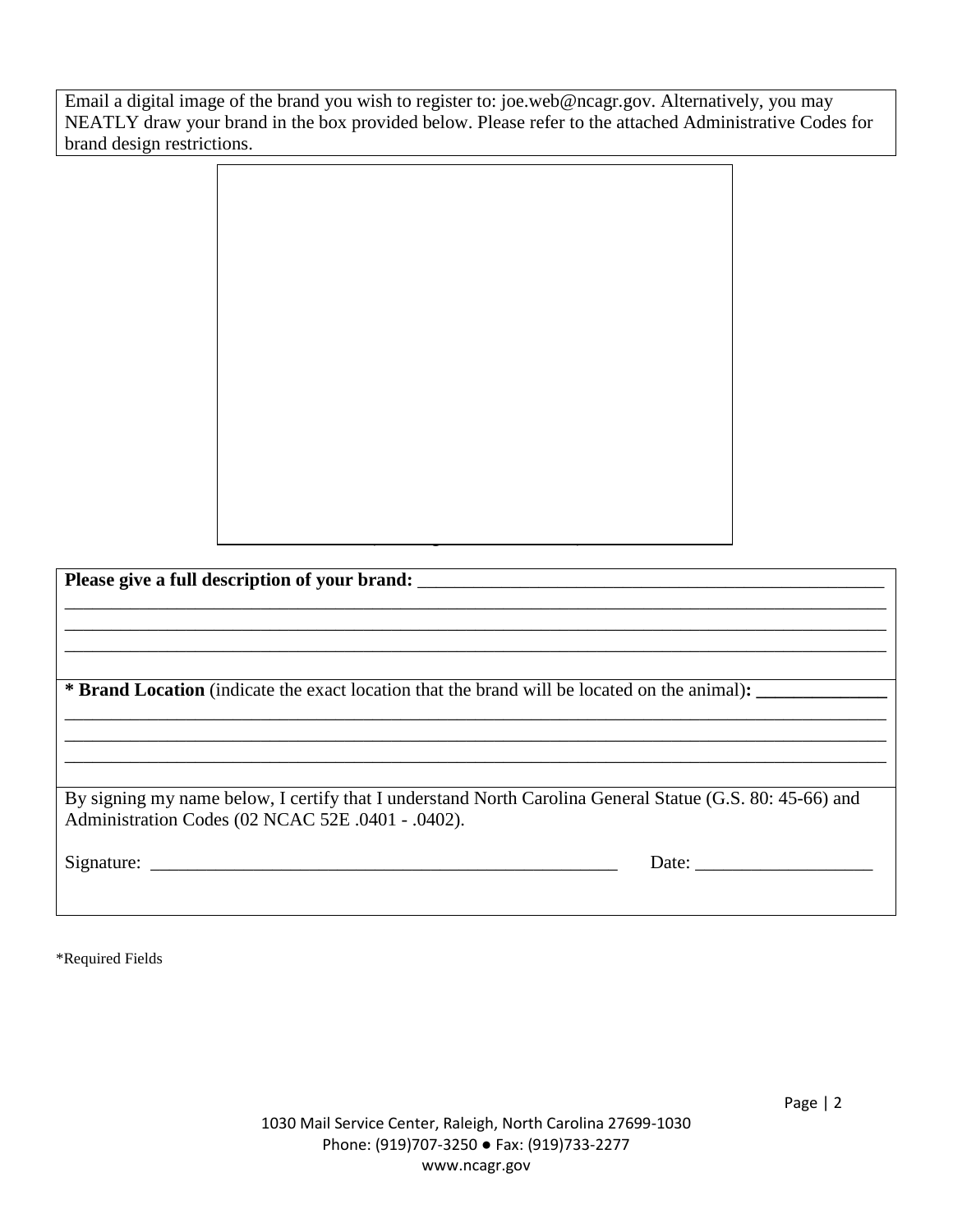## **North Carolina General Statue Chapter 80: Articles 6-8**

Article 6.

Cattle Brands.

#### **§ 80-45. Owners of stock to register brand or marks.**

Every person who has any horses, cattle, hogs or sheep may have an earmark or brand different from the earmark or brand of all other persons, which he shall record with the clerk of the board of commissioners of the county where his horses, cattle, hogs or sheep are; and he may brand all horses 18 months old and upwards with the said brand, and earmark all his hogs and sheep six months old and upwards with the said earmark; and earmark or brand all his cattle 12 months old and upwards; and if any dispute shall arise about any earmark or brand, the same shall be decided by the record thereof. (R.C., c. 17, s. 1; Code, s. 2317; Rev., s. 3028; C.S., s. 4017.)

#### Article 7.

Recording of Cattle Brands and Marks with Commissioner of Agriculture. **§§ 80-46 through 80-56: Repealed by Session Laws 1975, c. 261, s. 1.**

#### Article 8.

Registration and Protection of Livestock Brands.

#### **§ 80-57. Purpose.**

The purpose of this Article is to discourage livestock theft by allowing for the voluntary individual registration of brand marks for certain livestock. (1975, c. 261, s. 1.) **§ 80-58. Definitions.**

(a) "Board". – The term "Board" means the North Carolina Board of Agriculture.

(b) "Brand". – The term "brand" means an identification mark permanently affixed into the hide of livestock by a hot iron or an extremely cold brand known as a "freeze brand."

(c) "Commissioner". – The term "Commissioner" means the Commissioner of Agriculture of the State of North Carolina.

(d) "Livestock". – The term "livestock" means cattle, horses, ponies, mules, and asses.

(e) "Person". – The term "person" means an individual, firm, company, association, partnership or corporation. (1935, c. 232, s. 1; 1975, c. 261, s. 1.)

#### **§ 80-59. Responsibility and authority of Commissioner of Agriculture; application for registration; transfer of ownership of brand.**

The Commissioner shall record livestock brands and maintain a record of such brands pursuant to this Article. Such records shall be public and shall be prima facie evidence of ownership of livestock which is properly branded under this Article. The Commissioner shall authorize such agents within the North Carolina Department of Agriculture and Consumer Services as he deems necessary to implement this Article.

Any person desiring the exclusive use of a brand shall make application to the Commissioner on forms prescribed by the Board. The transfer of ownership of a brand registration may be done only at the written request of the brand registrant of record. The Commissioner shall receive a fee of ten dollars (\$10.00) for recording such transfer. (1935, c. 232, ss. 3-5; 1975, c. 261, s. 1; 1997-261, s. 109.) **§ 80-60. No brands duplicated.**

No brand shall be registered that is a reasonable facsimile of another registered brand or that will likely be confused with another brand registered under this Article. (1975, c. 261, s. 1.)

## **§ 80-61. Rules and regulations**.

The Board shall have authority to promulgate reasonable rules and regulations for implementation of this Article which shall include, but not be limited to, the location of and the size of brand marks. (1975, c. 261, s. 1.)